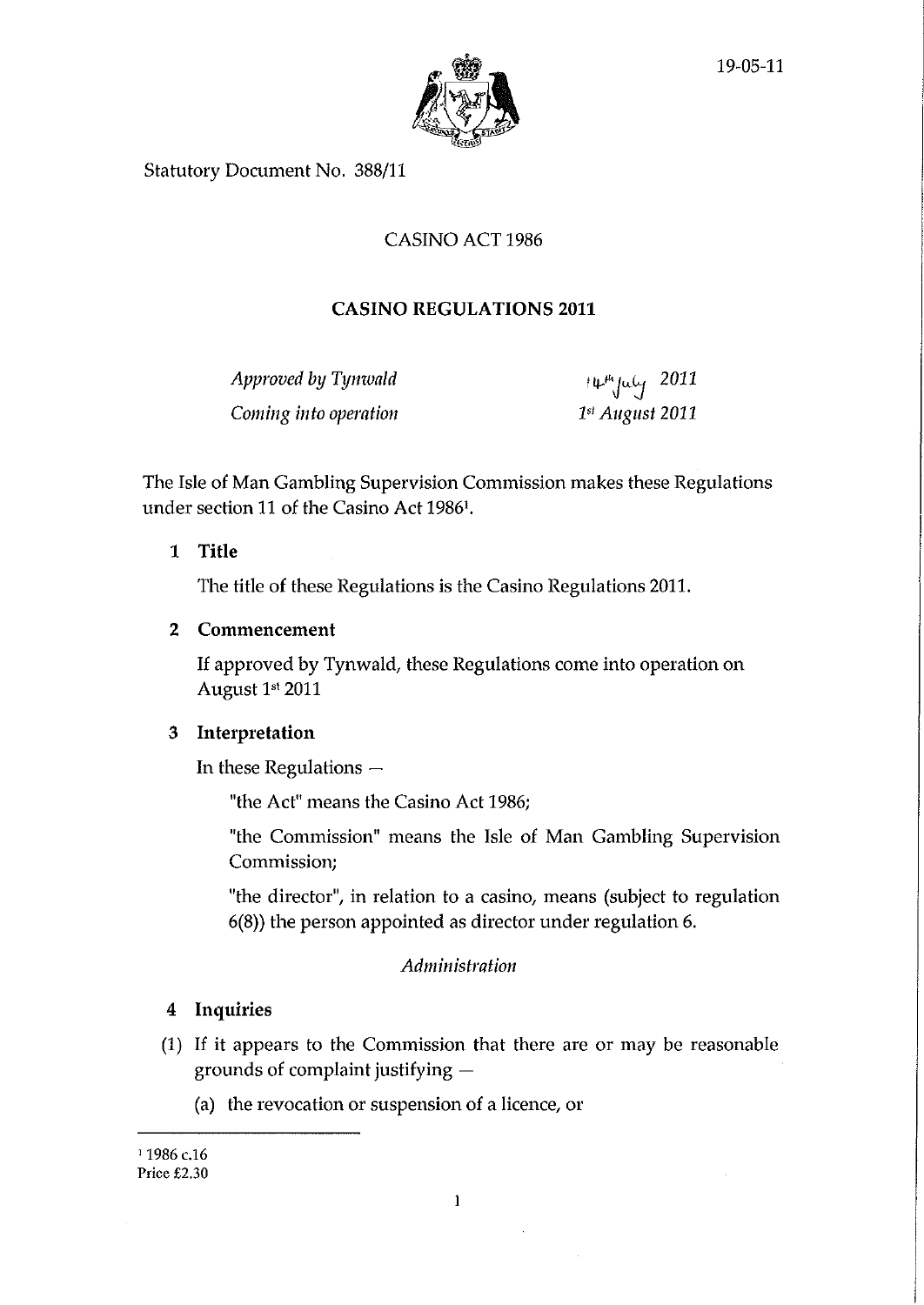(b) a refusal to renew a licence,

it must hold an inquiry into the circumstances, which must be in private unless the holder of the licence otherwise agrees in writing.

- (2) The Commission must give notice in writing of its intention to hold an inquiry under this regulation to the holder of the licence.
- (3) The Commission will allow the holder of the licence a reasonable period of time to prepare for the inquiry, this period in any event being no shorter than 21 days.
- (4) A notice under paragraph (2) must specify  $-$ 
	- (a) the date and place of the inquiry;
	- (b) the ground of the complaint; and
	- (c) any further information which the Commission considers necessary or desirable to enable the holder of the licence adequately to answer the complaint.
- (5) On the holding of an inquiry under this regulation
	- (a) the Attorney General or a person appointed by the Attorney General for the purpose may, if the Commission so desires, sit with the Commission in all respects as though a member of the Commission, but shall not participate in any vote;
	- (b) the grounds of complaint may be presented by oral or written evidence;
	- (c) the holder of the licence is entitled to be present and may be represented by an advocate, and may  $-$ -
		- (i) cross-examine any witness called in support of the complaint, and
		- (ii) call witnesses to give evidence in support of a case.
- (6) As soon as practicable after holding an inquiry under this regulation and after consulting the Council of Ministers under section 5(4) of the Act, the Commission must cause notice in writing of its decision, with its reasons for it, to be sent to the holder of the licence; and a notice under this paragraph may be combined with a notice under section 5(7) of the Act.

### 5 Inspectors

(1) The Commission may appoint persons as are necessary to carry out inspections of any casino for the purpose of ensuring that the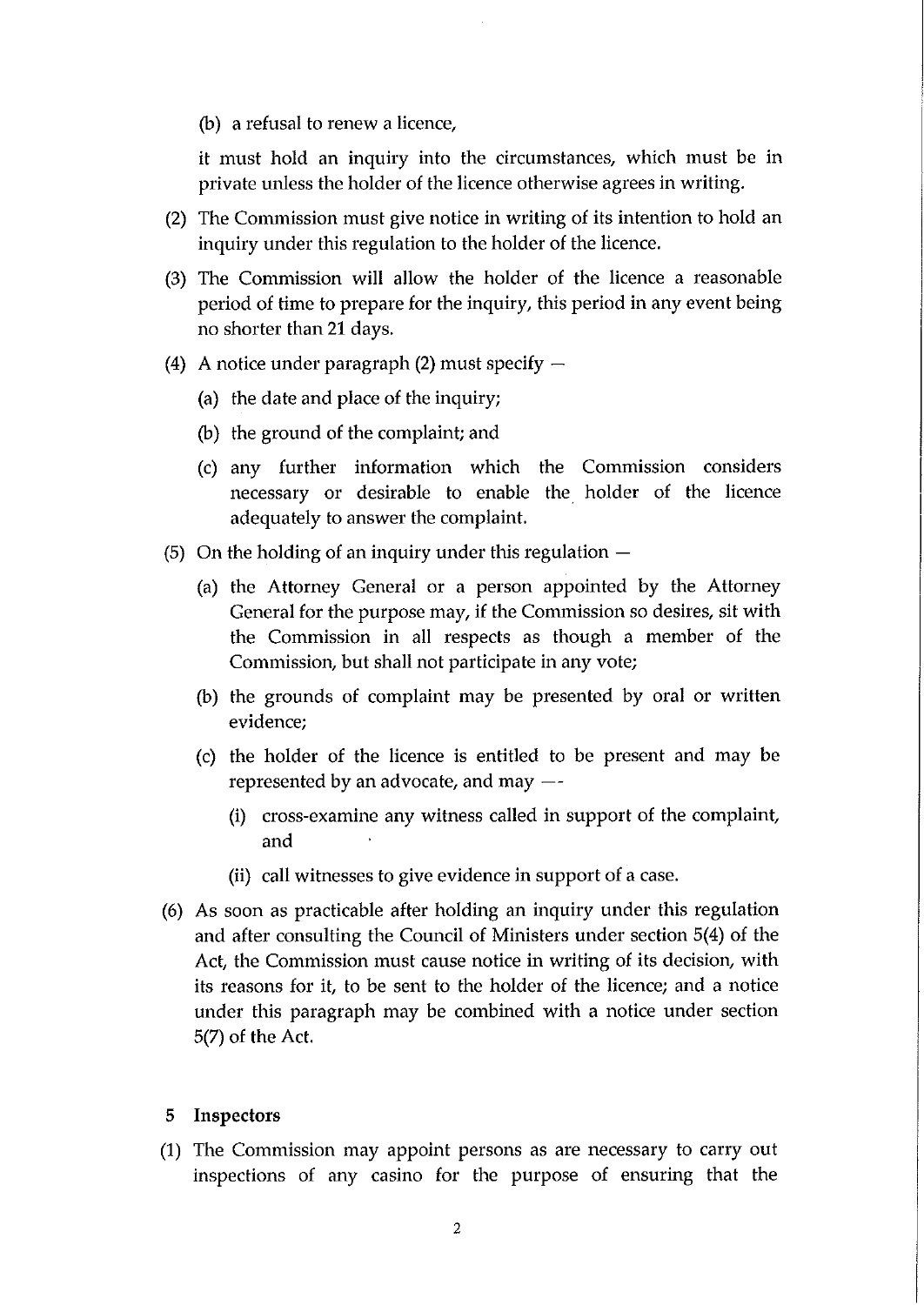requirements of the Act and these Regulations applicable to the casino are observed.

- (2) An inspector must act in accordance with any general or specific instructions given by the Commission.
- (3) A director and those under the director's control must cooperate with an inspector as well as any other parties to which regulation 16 refers by:
	- (a) allowing free and unhindered access to all areas of the casino;
	- (b) answering all questions raised;
	- (c) providing access to information and records as required and in a form specified by the Commission or its delegates.
- (4) Any person failing to cooperate with an inspector under paragraph (3) commits an offence.

### **6 Appointment of director of casino**

- (1) The holder of a licence must appoint  $-$ 
	- (a) a person to be the director of the casino for the purpose of these Regulations, and
	- (b) a person to act as the deputy of the director when the director is absent or ill or otherwise unable to act.

(2) If in consequence of the death, retirement or resignation of the director or deputy director or for any other cause there is at any time no director or no deputy director, the holder of the licence must forthwith appoint a new director or deputy director.

(3) If the holder of the licence is an individual that person may appoint them self either as director or as deputy director under this paragraph.

- (4) A person is not qualified to be appointed or to be a director or a deputy director unless resident in the Island.
- (5) If the holder of a licence fails to comply with paragraph (1) the holder of a licence is guilty of an offence.
- (6) If the director or the deputy director without either reasonable excuse or the consent of the Commission leaves the Island —
	- (a) when the other is absent, or
	- (b) when the other leaves the Island,

he is guilty of an offence.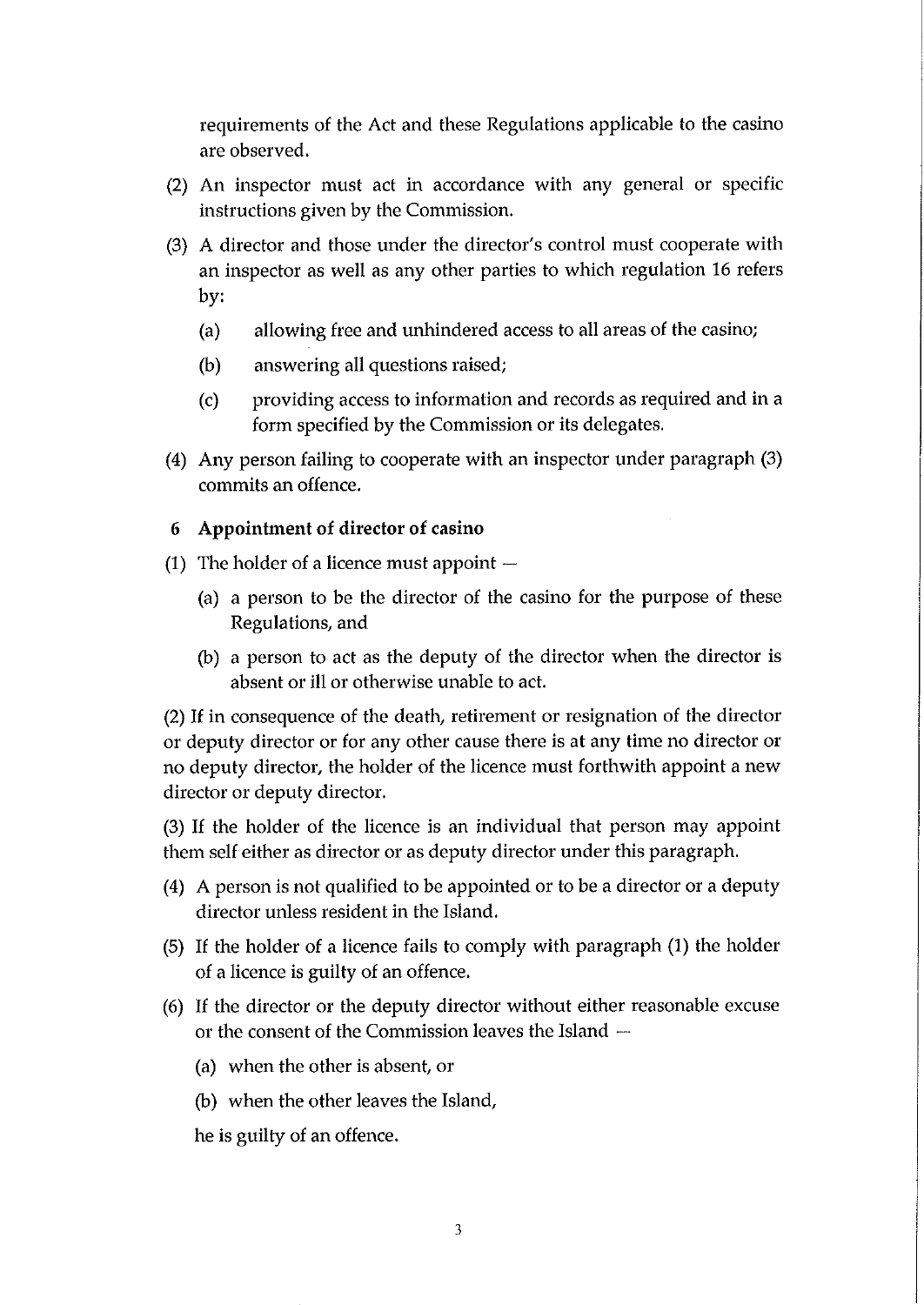- (7) The director, and if the director is absent or unable to act the deputy director, shall be responsible to the Commission for the management and conduct of the casino and shall represent the holder of the licence in all the holder's dealings with the Commission.
- (8) Any reference in the following provisions of these Regulations to the director shall, where the director is absent or unable to act at the material time, be construed as a reference to the deputy director.

### *Operation of casino*

## 7 Liability of the director

- (1) A director of a casino must ensure these regulations are complied with in relation to the casino.
- (2) If a director contravenes paragraph (1), the director commits an offence.

## 8 Prescribed games

Super Pan 9.

(1) The following games are prescribed as games which, in accordance with such conditions as the Board may approve, may be played in the gaming rooms of a casino:

Roulette, Black Jack, Pontoon, Punto Banco, Bingo, Gambling on horse-races shown on a film or video Casino Brag, Poker, Games of Dice, Baccarat, Chemin-de-fer, Backgammon, Keno, Playing on automatic machines, Wheel of fortune and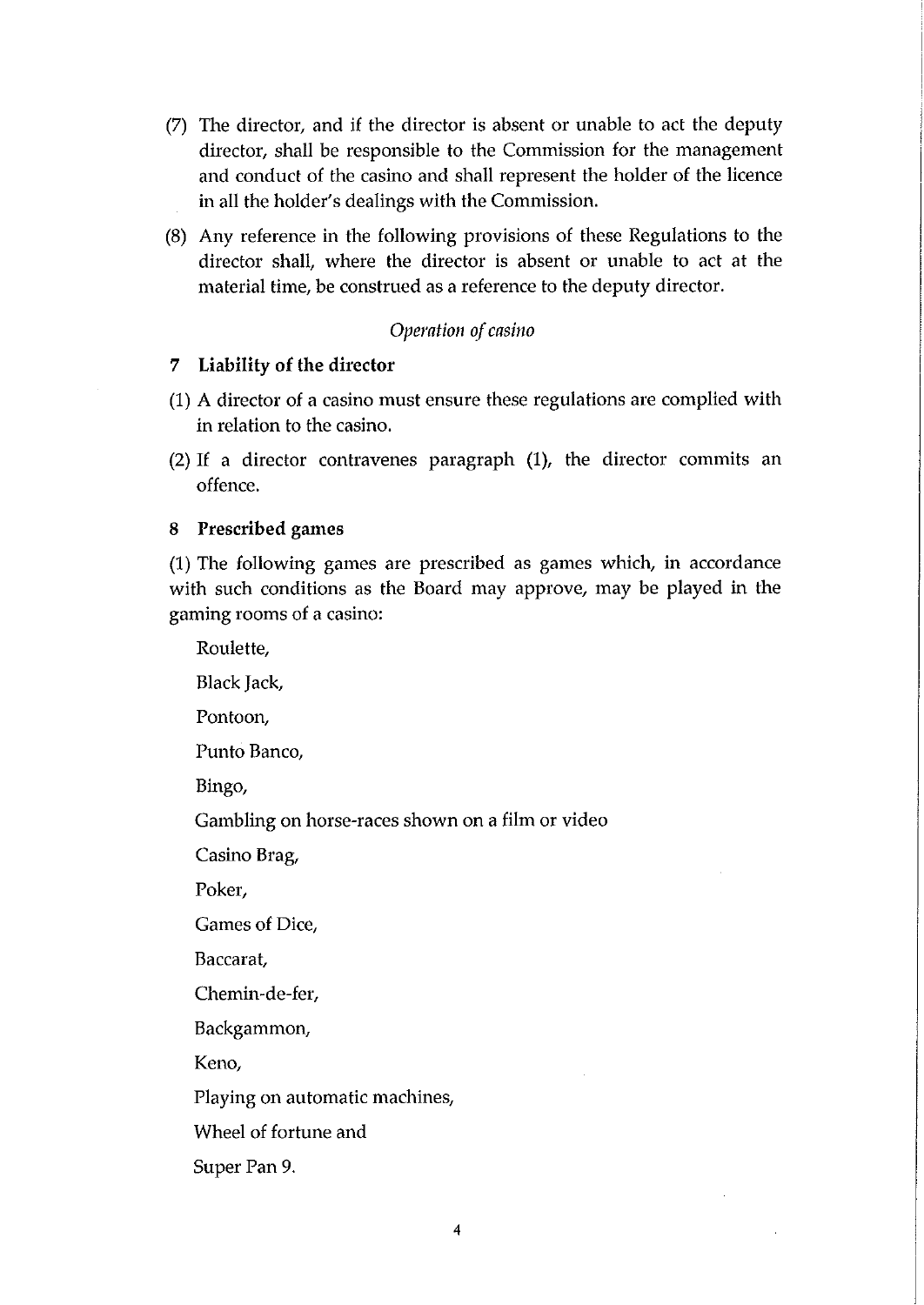(2) Games and activities other than those prescribed in paragraph 1 may not be played, offered or conducted without the written permission of the Commission.

## 9 Requirements for gaming rooms

(1) Notices must be conspicuously displayed in, or in the vicinity of, each gaming room, at such places as the Commission may direct, containing the following information —

(a)the normal opening and closing times of the gaming room;

(b)the fee, if any, charged for admission to the gaming room;

- (c) the rules of the games played in the gaming room;
- (d) the minimum and maximum stakes;
- (2) The Commission may set limits on the stakes for games played in the gaming rooms.
- (3) The limits must not be exceeded.

## 10 Entry fees

The holder of a licence may charge an entry fee for admission to gambling facilities or events at the holder's casino.

### 11 Mechanisms used to represent games and activities

- (1) Only technology approved by the Commission may be used to present games.
- (2) The outcomes of any prescribed games may be supplied to an online operator or other third party without restriction.

## 12 Hours during which gaming is permitted

- (1)Except as provided by paragraph (2), prescribed games may be played, and prescribed gambling activities may be undertaken in any of the gaming rooms at any time.
- (2)No games may be played on Good Friday or Christmas Day.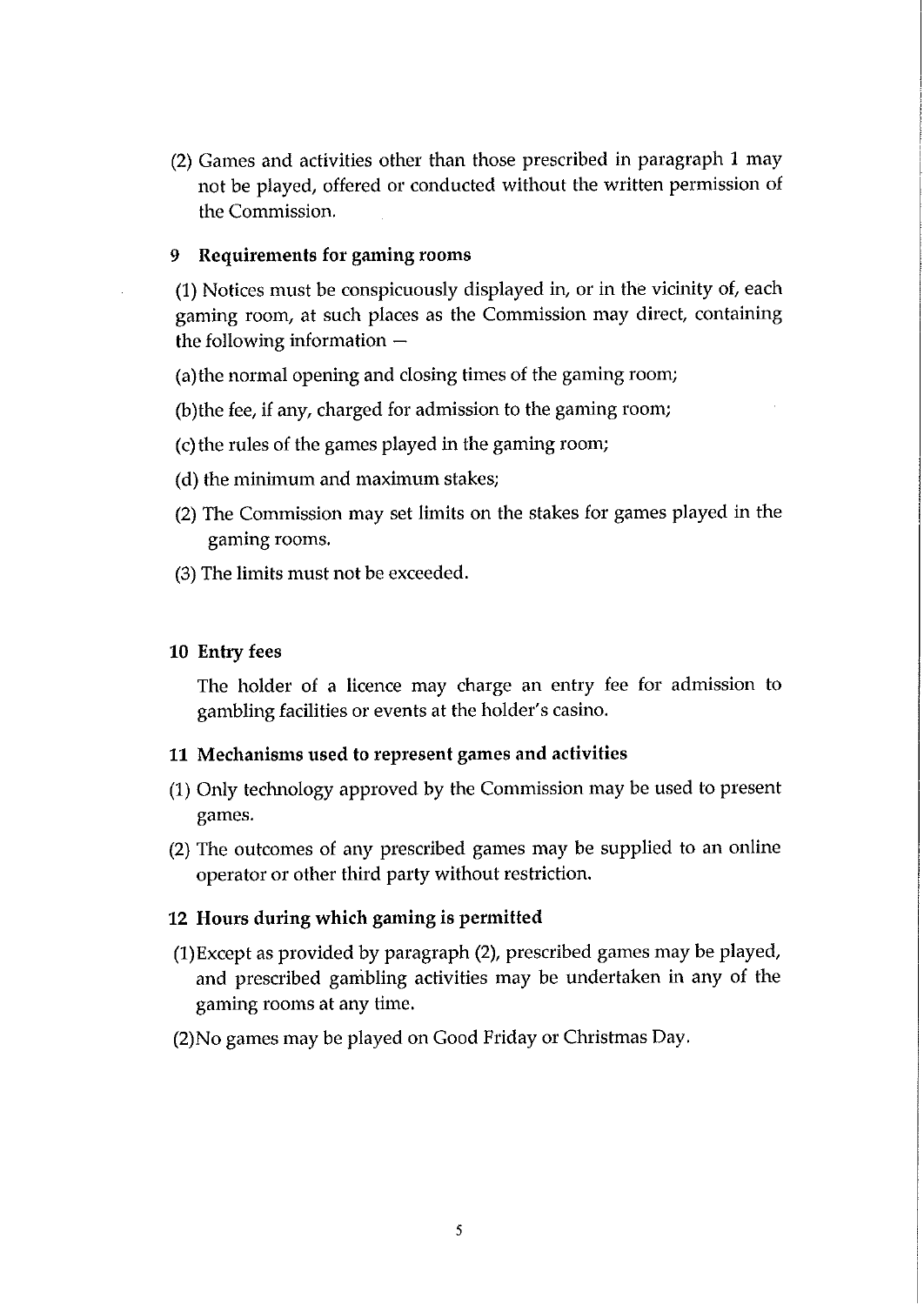## **13 Controlled machines**

The provisions of Parts **I,** II and V of the Gaming (Amendment) Act 1984<sup>2</sup> apply to a casino subject to the exceptions, adaptations and modifications specified in Schedule 1.

## *Financial provisions*

## **14 Stakes**

- **(1)** All stakes in the gaming rooms must be represented by one of the following methods:
	- (a) coins or banknotes (including coins or banknotes which are not legal tender in the Island);
	- (b) counters supplied by the director;
	- (c) sums of money credited to the player on an electronic device, supplied by the director, on which such sums may be credited or debited to the player in the course of play;
	- (d) sums of money debited to a player's bank account by means of a debit card issued by the player's bank; or
	- (e) a token or voucher issued by the holder of the licence as part of a promotion.

(2) The director of a casino may stipulate for a particular game to be played at a casino that the stakes can only be represented using a particular method or methods provided the method or methods used to represent stakes are selected from paragraphs (1)(a) to (1)(e).

### **15 Name**

A casino operated by the holder of a licence shall be called by the name shown on that casino's licence.

### **Id Inspection of casino**

Any person employed by a casino who, when asked for access and shown an authorisation purporting to be signed on behalf of the Commission, fails or refuses to allow —

- (a) any member of the Commission,
- (b) any officer of the Commission,
- (c) any inspector, or

<sup>2</sup>1984 c.17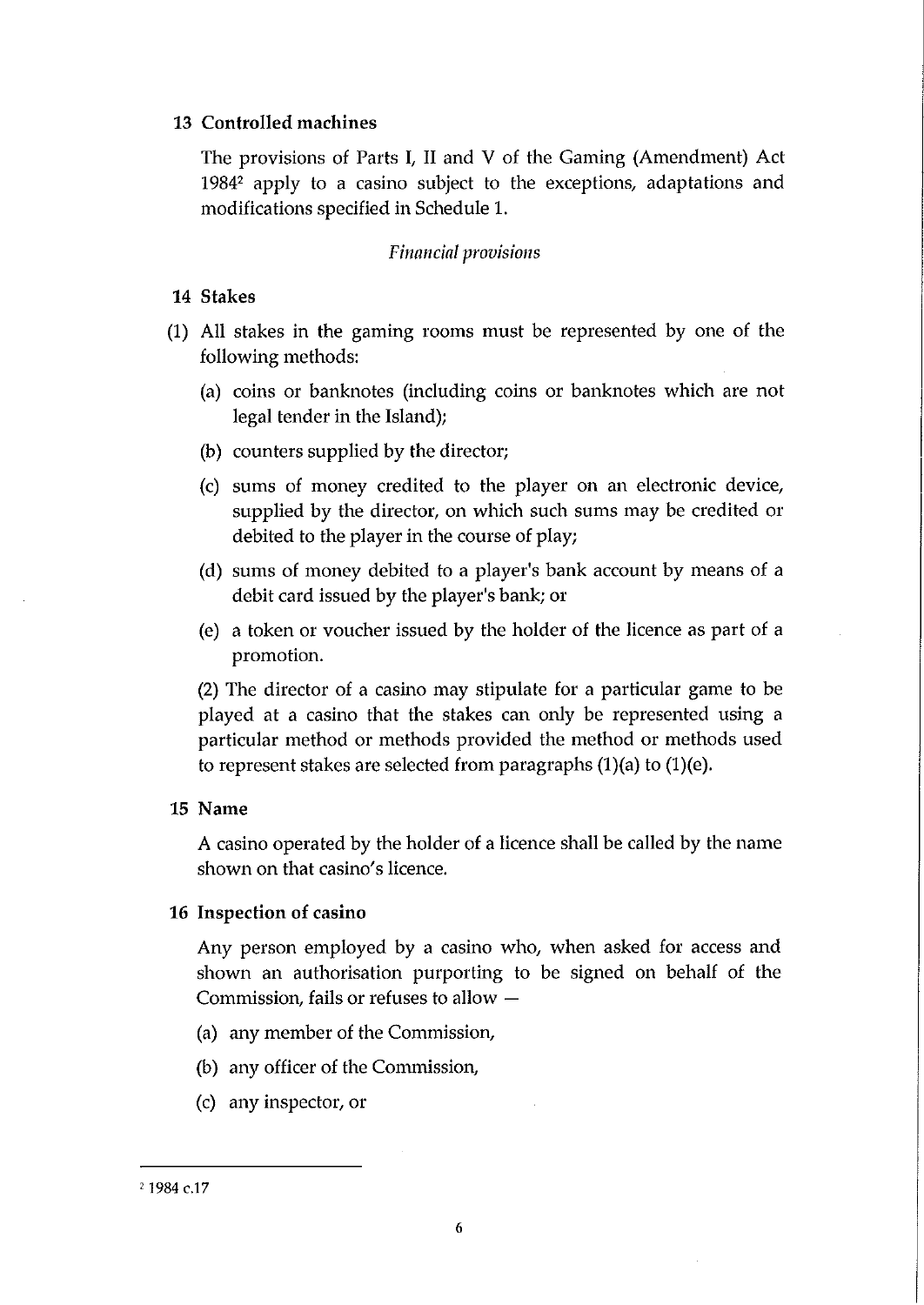(d) any third party appointed by the Commission to perform work on its behalf,

free and uninterrupted access to any part of a casino commits an offence.

## **17 Approval of casino staff**

- (1) No person employed or engaged by the holder of the licence may without the consent of the Commission perform any function to which this regulation applies unless that person —
	- (i) has been approved by the Commission as a fit and proper person to perform that function, and
	- (ii) is the holder of a current certificate to that effect issued by the Commission.
- (2) This regulation applies to any function which is performed in a casino and consists of —
	- (a) taking part in a game as a representative of the house by operating any apparatus, or dealing or handling any cards, dice, tiles, tokens or other articles, used in a gambling activity;
	- (b) directly or indirectly managing or supervising the performance by any person employed or engaged to perform any function within sub-paragraph (a) ;
	- (c) repairing or maintaining any critical apparatus used in a game where critical apparatus is any mechanism that influences the fairness or outcome of the gambling activity when gambling activity is in progress
	- (d) preparing or issuing any cards, dice, tiles, tokens or other articles used in a game; or
	- (e) issuing, receiving, recording or auditing
		- (1) cash arising from gambling activity;
		- (ii) counters representing money or money's worth, arising from gambling activity;
		- (iii) sums paid or received by means of a device mentioned in regulation 14(1)(c);
		- (iii) cheques, arising from gambling activity or
		- (iv) charges or credits to a card, arising from gambling activity
- (3) The provisions of Schedule 2 have effect with respect to  $-$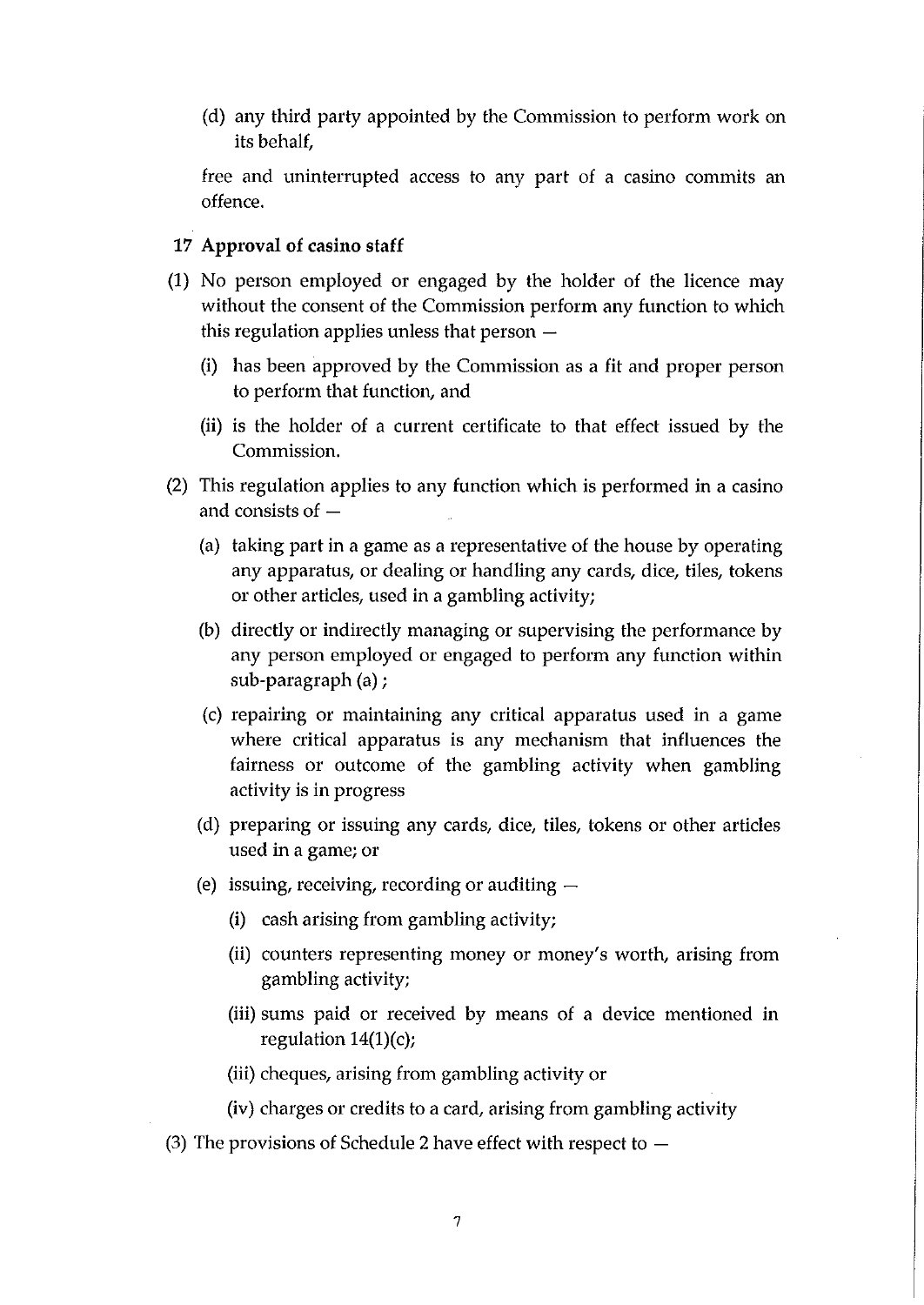- (a) applications to the Commission for certificates under paragraph (1); and
- (b) the issue and revocation of such certificates.

### **18 Prohibition of persons entering a gaming room**

- (1) No person under the age of 18 shall be allowed to enter a gaming room when gambling activity is taking place.
- $(2)$  Any person under the age of 18 who enters a gaming room when gambling activity is taking place commits an offence.
- (3) A notice stating paragraphs (1) and (2), in a form approved by the Commission, must be conspicuously displayed at the entrance to every gaming room in a casino.

### **19 Further restrictions on persons under 16**

- (1) In this regulation "controlled area" means any of the following areas within a casino —
	- (a) any night-club (including any cloakroom or toilet serving it);
	- (b) any discotheque or dance-hall where liquor may be supplied or consumed (including any cloakroom or toilet serving it);
	- (c) any bar where liquor is supplied or consumed.
- (2) A person under the age of 16 who enters any controlled area without the consent of the Commission commits an offence unless that person—
	- (a) is temporarily resident at the casino or any premises of which the casino forms part and is not employed there;
	- (b) does so only to pass to or from some other part of the premises to or from which there is no other convenient means of access or egress; or
	- (c) does so only to consume a meal at a table there and is accompanied by a person who is 18 or over who is also there for that purpose;
	- (d) is attending a wedding reception or a similar social function and is accompanied by a parent or other adult *in loco parentis.*
	- (e) does so only to attend a health club or other leisure facility provided on the premises and is accompanied by a person who is 18 or over; or
	- (f) does so in order to comply with health and safety directives or to evacuate the building in an emergency.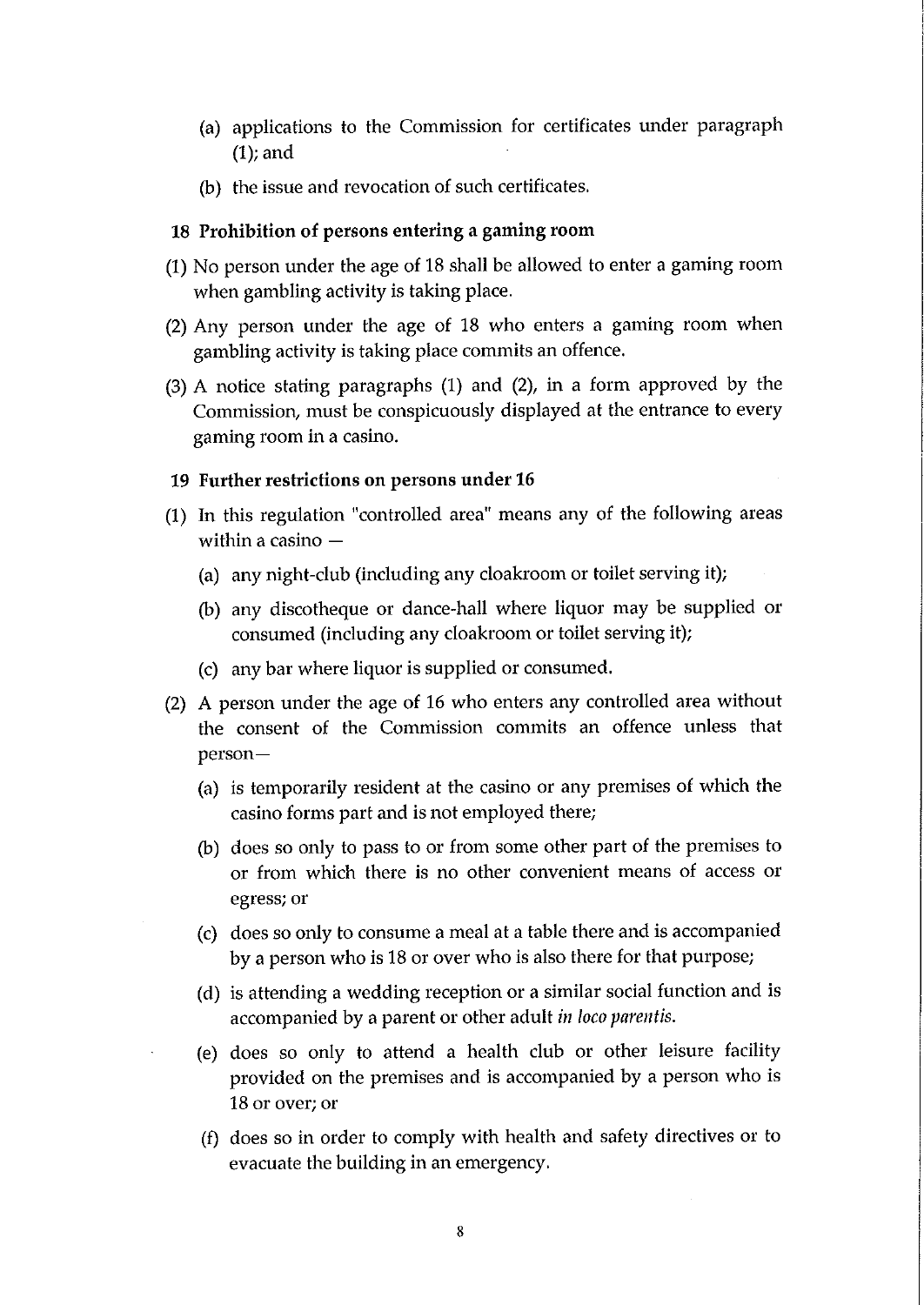(3) A notice stating the provisions of paragraph 2, in a form approved by the Commission, must be conspicuously displayed in a controlled area.

## **20 Exclusion of persons from casino**

- **(1) With** the exception of persons referred to in regulation 16, the director of a casino or any person authorised by the director, may exclude any other person from that casino, either generally or on any particular occasion or for any particular period.
- (2) There is no obligation for the director or any person authorised by the director to specify a reason for an exclusion under paragraph 1.
- (3) With the exception of persons referred to in regulation 16, the director or any person authorised by the director, may cause any other person to be removed from the premises and for such purpose may call upon the assistance of any constable.
- (4) A person who contravenes any requirement of the Act or these regulations must be removed from the premises.
- (5) The director must maintain order on the casino premises and the director or any person authorised by the director may remove people who behave in a disorderly or objectionable manner.
- (6) The director or person acting upon the director's instructions must identify themselves as a casino employee before asking the person to leave.
- (7) A person refusing to leave the premises once asked to by the director of a casino or by a casino employee who is acting on the director's behalf commits an offence.
- (8) The director or person acting upon the director's instructions must have reasonable cause when excluding or having removed a person from the casino premises.

#### **21 Maintenance of casino**

The holder of a casino licence must keep the casino in a good and tenantable state of repair and external and internal decoration, including —

- (a) maintaining, painting and papering such parts of the casino as require to be so treated, and
- (b) repairing and renewing the furnishings of the casino,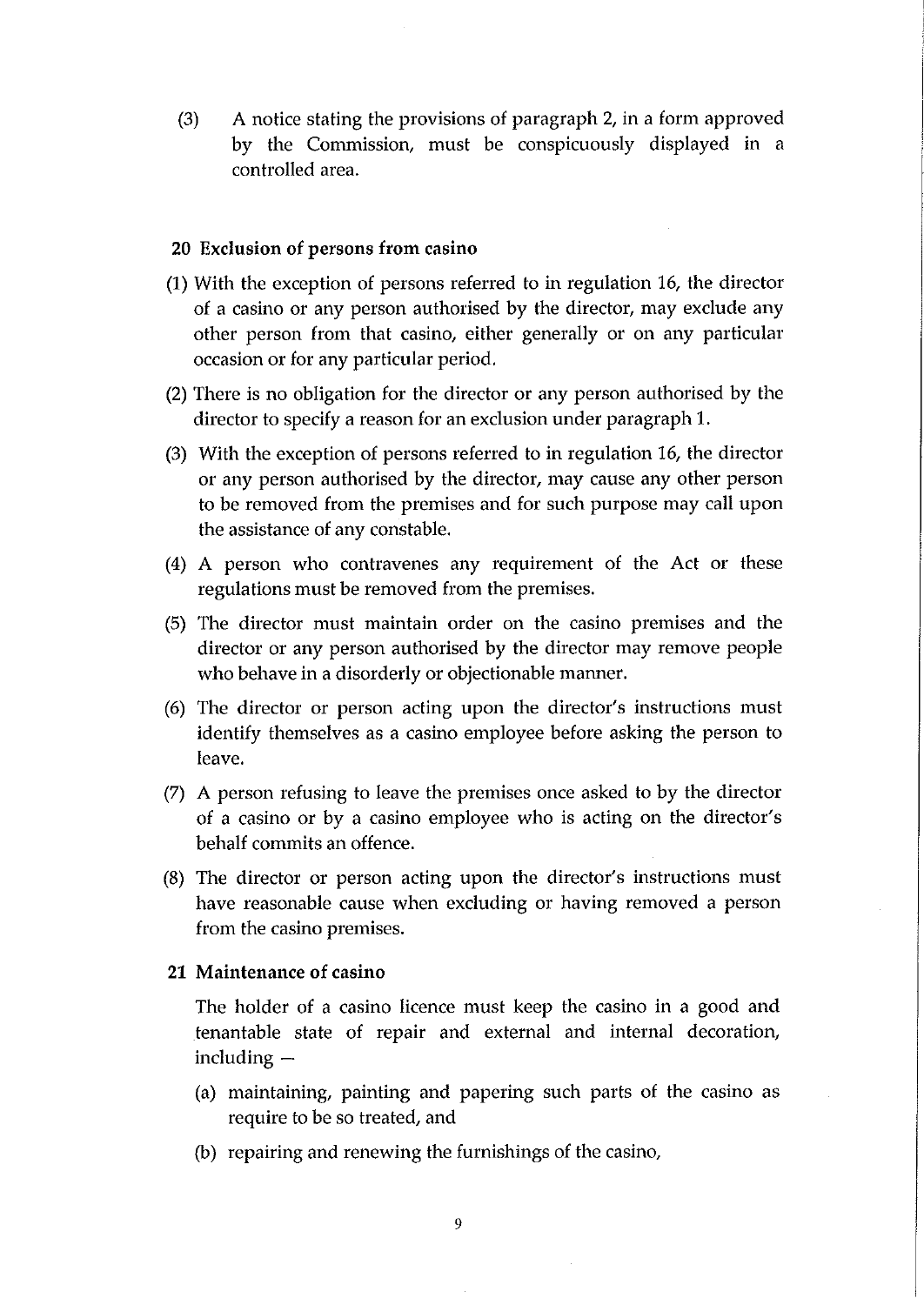as often as is necessary to preserve its attractions for players and other patrons.

## **22 Regulation of entertainments**

No entertainment can be presented by the director if it contravenes public decency laws.

# **23 Advertising**

- (1) No advertisement of a casino may be published, exhibited or distributed in the Island or elsewhere unless it complies with the following conditions —
	- (a) it is not indecent or offensive;
	- (b) it is based on fact;
	- (c) it is not false, deceptive or misleading in any material particular;
	- (d) it has no sexual content;
	- (e) it is not directed at persons under 18;
	- (f) it does not contain any material in breach of copyright.
	- (g) any claims on payouts are substantiated by the return-to-player performance of the game.
- (2) The Commission may at any time, by notice in writing to the holder of a licence, prohibit or restrict the publication, exhibition or distribution in the Island or elsewhere of any advertisement of a casino or any description of advertisement of a casino.
- (3) Any person who knowingly causes or permits an advertisement to be published, exhibited or distributed, or in the Island publishes, exhibits or distributes an advertisement, in contravention of  $-$ 
	- (a) paragraph (1), or
	- (b) a prohibition or restriction imposed under paragraph (2),

commits an offence.

# *Enforcement*

# **24 Penalties**

Any person guilty of an offence under these Regulations is liable on summary conviction to a fine not exceeding £5,000.

*Licensing*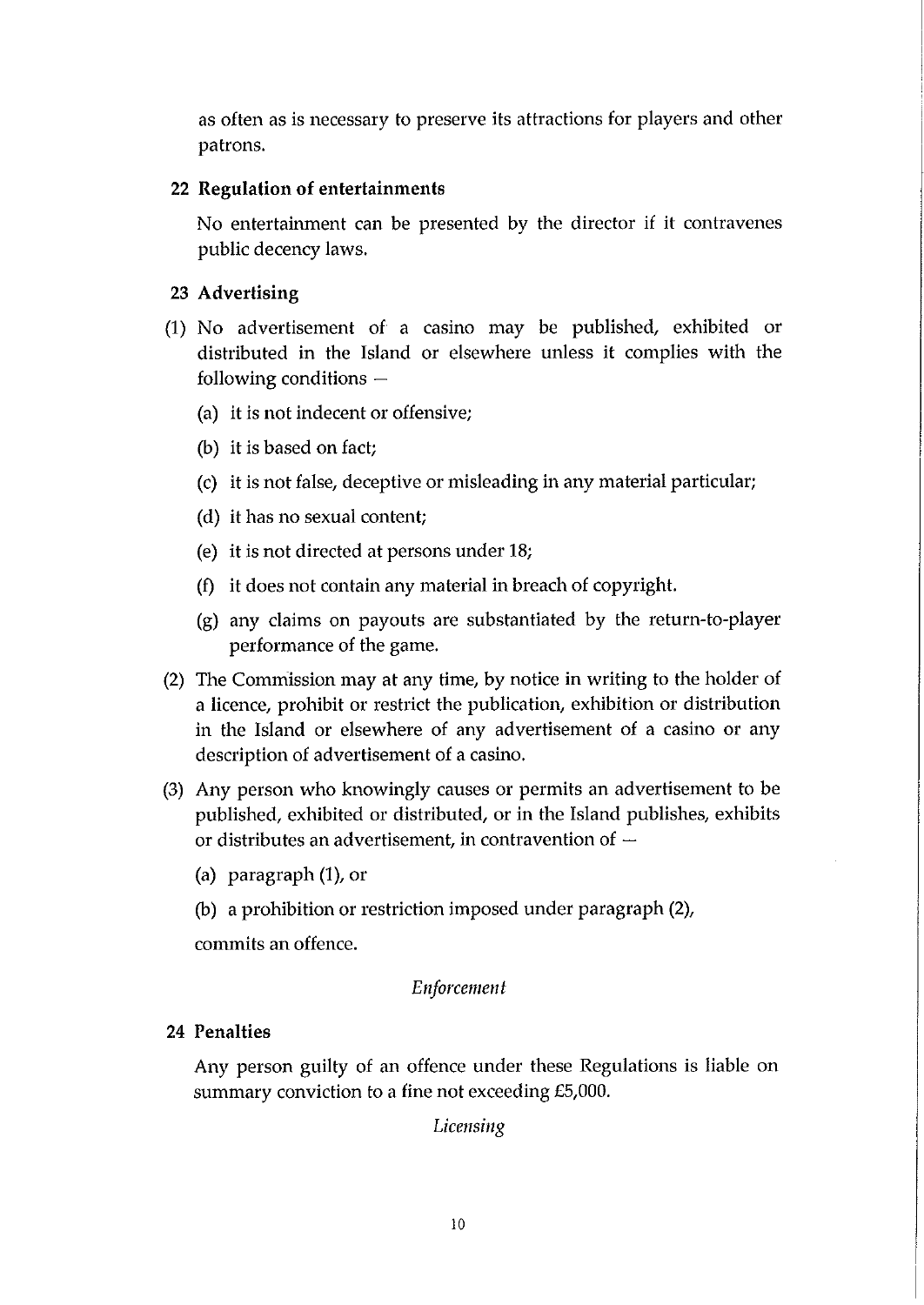## **25 Issue and form of renewal licence**

A licence granted by the Board by way of a renewal under section 5(2) of the Act shall be issued by the secretary of the Board by the direction of the Board, and shall be signed by at least 2 members of the Board and counter-signed by the secretary.

## **26 Revocation**

The following regulations are revoked —

- (a) the Casino Regulations 19973;
- (b) the Casino (Amendment) Regulations 1999';
- (c) the Casino (Amendment) Regulations 20015.

<sup>3</sup>SD 76/97

<sup>&</sup>lt;sup>4</sup> SD 743/99

SD 360/01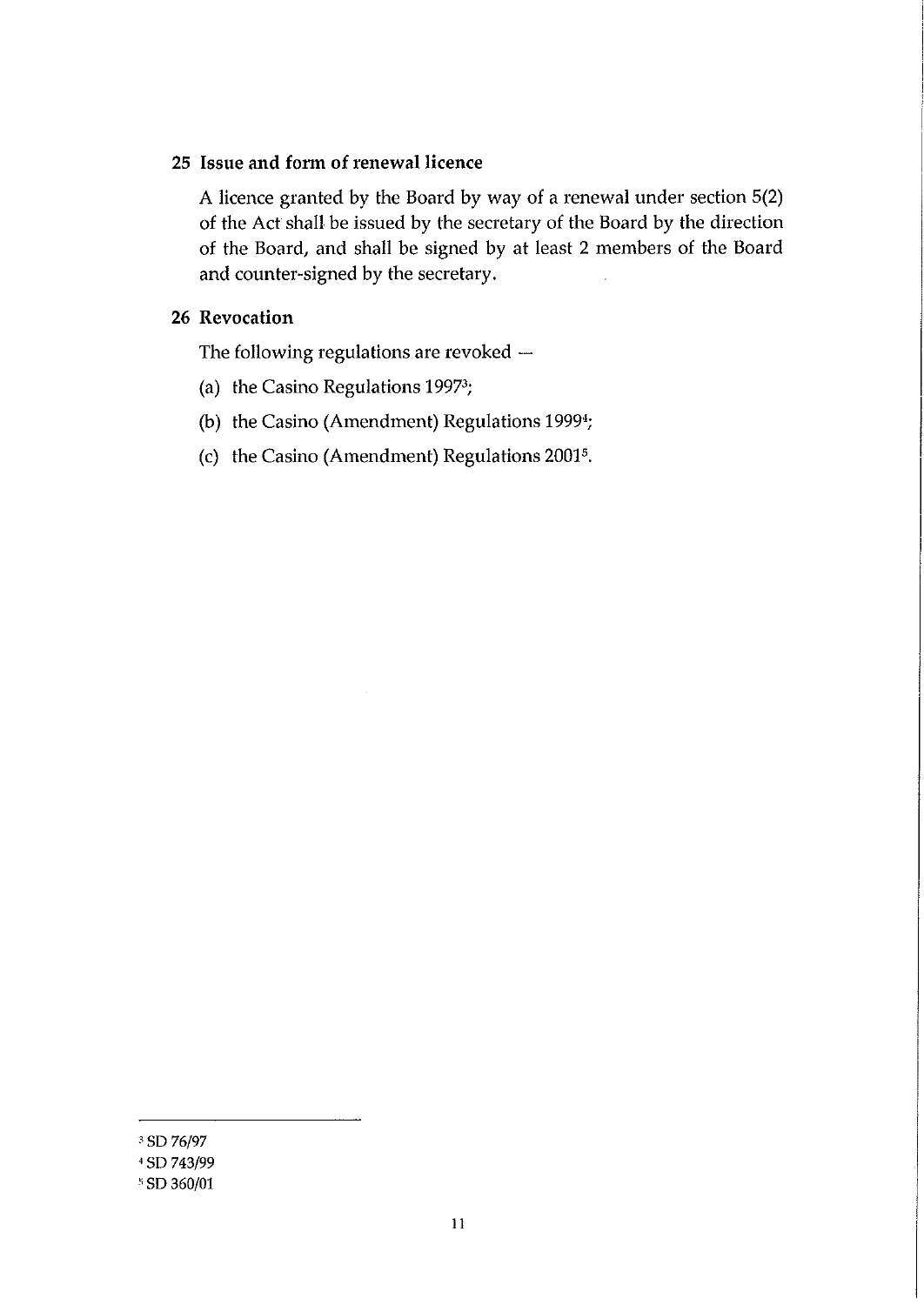#### Regulation 14

#### SCHEDULE 1

#### MODIFICATIONS SUBJECT TO WHICH PARTS I, II AND V OF THE GAMING (AMENDMENT) ACT 1984 APPLY TO CASINOS

1. In section 2, for subsections (1) and (2) substitute

"(1) No controlled machine shall be kept for use in a casino unless a certificate under section 3 is for the time being in force in respect of the casino.

(2) In subsection (1) "casino" does not include a gaming room forming part of a casino.".

- 2. Omit section 3(2), (3) and (4).
- 3. (1) In section 17(1), after the definition of "enactment relating to gaming, betting and lotteries" insert

""gaming room" has the same meaning as in the Casino Act 1986;".

- (2) Omit section 17(2).
- 4. (1) Schedule 1 is modified as follows.
	- (2) In paragraph 1
		- (a) for the words from "(a)" onwards substitute "by the holder of the casino licence under section 3 of the Casino Act 1986 in respect of the premises";
		- (b) omit sub-paragraph  $(2)(c)$  to  $(f)$ ;
		- (c) omit sub-paragraph  $(3)(b)$  and  $(c)$ .
	- (3) Omit paragraphs 2 and 3.
	- (4) In paragraph 4
		- (a) in sub-paragraph (a), for "1(I)(a) or (b), as the case may be" substitute "1(1)";
		- (b) omit sub-paragraphs (b) to (g).
	- (5) In paragraph 5, omit sub-paragraphs  $(1)(b)$  and  $(c)$ ,  $(2)(a)$  and  $(b)$  and  $(3)$ .
	- (6) In paragraph  $6-$ 
		- (a) omit "and, if appropriate, the person referred to in paragraph 5(1)(b) and (c)";
		- (b) omit sub-paragraph (b).
	- (7) In paragraph 8
		- (a) in sub-paragraph (1), for heads (a) and (b) substitute "paragraphs 1,4, 6 and 7";
		- (b) in sub-paragraph (2), omit the words in brackets;
		- (c) in sub-paragraph (3), omit the words from "or, where" onwards.
	- (8) Omit paragraph 10.
	- (9) References to a full certificate shall be construed as references to a certificate.
- 5. In paragraph 9 of Schedule 2, in the definition of "premises", after "means" insert "(subject to section 2(2))".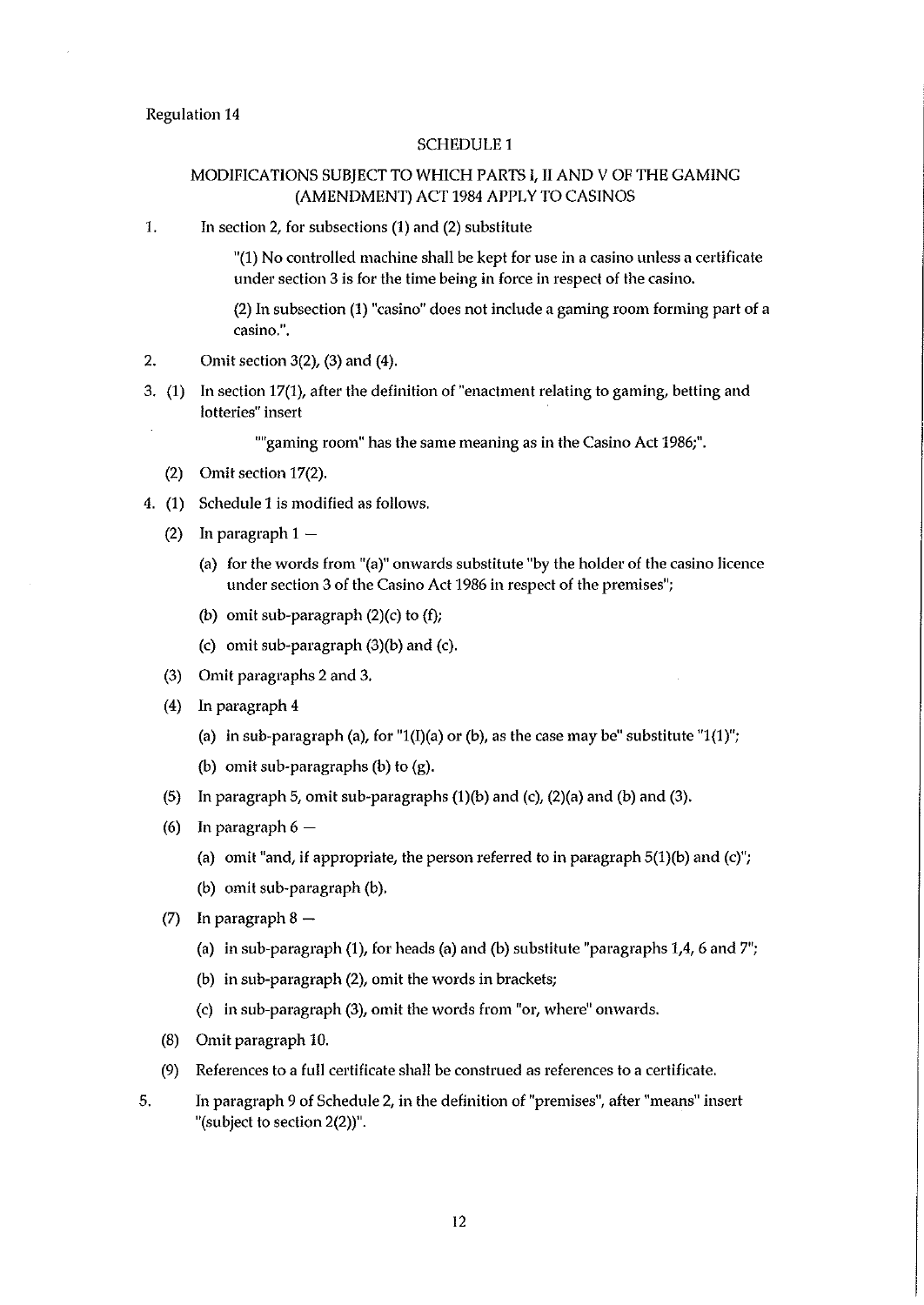#### SCHEDULE 2

#### APPROVAL OF STAFF

#### *Application for approval*

- *1.* (1) Any person may apply to the Commission for the approval of the Commission under regulation 17 for the purpose of the performance by the applicant of functions in relation to a casino.
	- (2) The application must specify the casino and the function in respect of which the certificate is required and be accompanied by the fee of £15.00.

#### *Determination of application*

2. In determining an application under paragraph 1 the Commission may have regard only to the question whether, in relation to the casino specified in the application, the applicant is a fit and proper person to perform the function so specified.

#### *Duration of approval*

- 3. (1) Subject to paragraph 5, an approval given by the Commission, and a certificate issued on the giving of such approval, continues in force until a period of 5 years has elapsed or until it is revoked by the Commission, whichever first occurs.
	- (1) Approval continues in force after 5 years elapses provided that an application for renewal is received prior to the expiry of that approval.

#### *Revocation of approval*

- 4. (1) The Commission may at any time revoke its approval under regulation 17 and cancel the relevant certificate if it appears to the Commission that, in relation to the casino specified in the certificate, the person to whom the certificate relates is not a fit and proper person to perform the function so specified.
	- (2) Where the Commission determines to revoke its approval it must serve a notice to that effect on the person to whom it relates, specifying the date from which the revocation takes effect.

#### *Provisional approval*

- 5. Where a person makes an application under paragraph 1 to the Commission and at that time —
	- (a) the person is not approved under regulation 17 (whether in respect of the casino or function specified in the application, or in respect of some other casino or function), but
	- (b) either
		- (I) holds a personal function licence issued by the UK Gambling Commission under Part 6 of the Gambling Act 2005 (an Act of Parliament) in respect of the person is in force; or
		- (ii) the Commission considers there are good reasons for doing so,

the Commission may limit its approval of the applicant for such period (not exceeding one year) as it may determine, and may issue a provisional certificate accordingly.